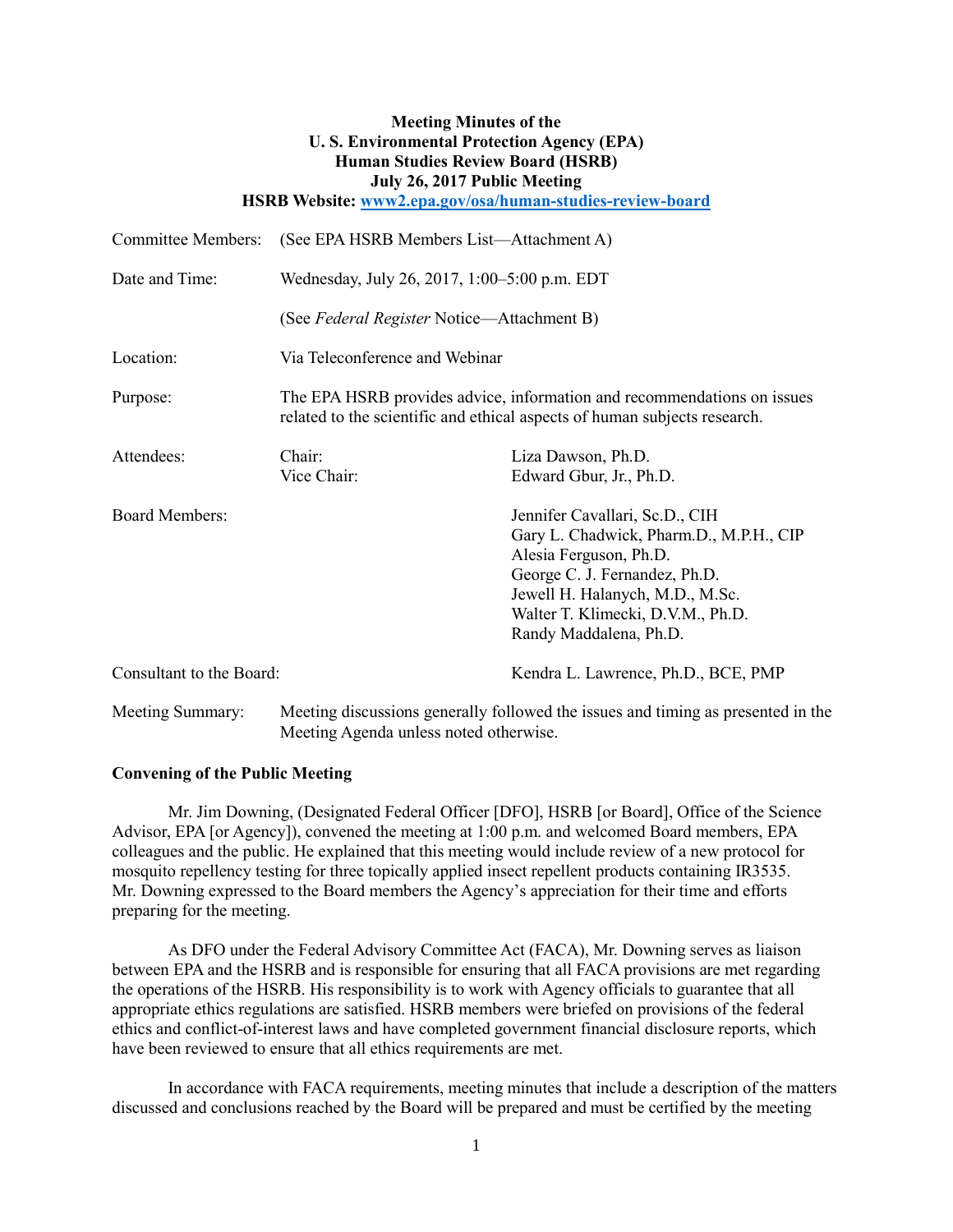Chair within 90 calendar days of this meeting. In addition to the minutes, a Final Report will be prepared by the Board as a response to the questions posed by the Agency and will include the Board's review of materials presented and recommendations to the Agency. The approved minutes and Final Report will be accessible through the HSRB website: [www2.epa.gov/osa/human-studies-review-board.](http://www2.epa.gov/osa/human-studies-review-board)

## **Virtual Meeting Operations**

Mr. Downing mentioned that the times on the agenda are approximate; time is dependent on public comments and Board deliberations. He also told the participants that the public would be allowed to comment at the appropriate time and that each public comment should be limited to five minutes. He indicated that no individuals had preregistered to provide public comments.

He thanked the Board members for their participation in the meeting and turned the meeting over to Dr. Liza Dawson (HSRB Chair) to introduce the Board members.

#### **Introduction of Board Members**

Dr. Dawson reminded the Board of the Adobe Connect website tools for making comments and voting on decisions regarding the research studies discussed during the meeting. Mr. Downing conducted the roll call of the Board members and asked them to introduce themselves, providing their names, affiliations and areas of expertise on the HSRB.

## **Opening Remarks**

Dr. Thomas Sinks (Director, Office of the Science Advisor), thanked the HSRB and members of the public for their contributions and service. He acknowledged Mr. Downing and Ms. Michelle Arling (Office of Pesticide Programs [OPP], EPA) for their time spent supporting the Board. Dr. Sinks mentioned that during last winter and spring, EPA's Inspector General evaluated the performance of the Agency's scientific committees. Because the HSRB's performance received a high score, Dr. Sinks determined that no improvements to the HSRB are needed at this time. Dr. Sinks announced that two U.S. Senate appointees, Dr. Nancy Beck (Deputy Assistant Administrator, Office of Chemical Safety and Pollution Prevention, EPA) and Dr. Richard Yamada (Deputy Assistant Administrator for Research and Development, EPA), support the HSRB and serve to communicate the purposes of the Board's activities to the new Administration.

To highlight the importance of mosquito repellency as a component for the control of vectorborne diseases, Dr. Sinks described his professional experience at the Centers for Disease Control and Prevention (CDC). His interest in the discussion of mosquito repellency comes from more than 30 years of experience working on mosquito-borne illnesses at CDC. Dr. Sinks expanded on his comment by mentioning his efforts toward tracking the prevalence of Zika virus (ZIKV) in the Asia-Pacific.

Dr. Dawson thanked Dr. Sinks for his recognition and support of the Board's work. Dr. Dawson turned the meeting over to Ms. Arling.

## **Update on Research Reviewed at the Last HSRB Meeting**

Ms. Arling thanked Drs. Sinks and Dawson for their remarks, then stated that there were no updates regarding the review of research studies that were deliberated during the April 27, 2017 HSRB meeting. However, Ms. Arling followed up on an issue discussed at this meeting related to the Federal Policy of the Protection of Human Subjects (Common Rule). This Common Rule was updated in January 2017 and governs research across the federal government. In response to this update, EPA recently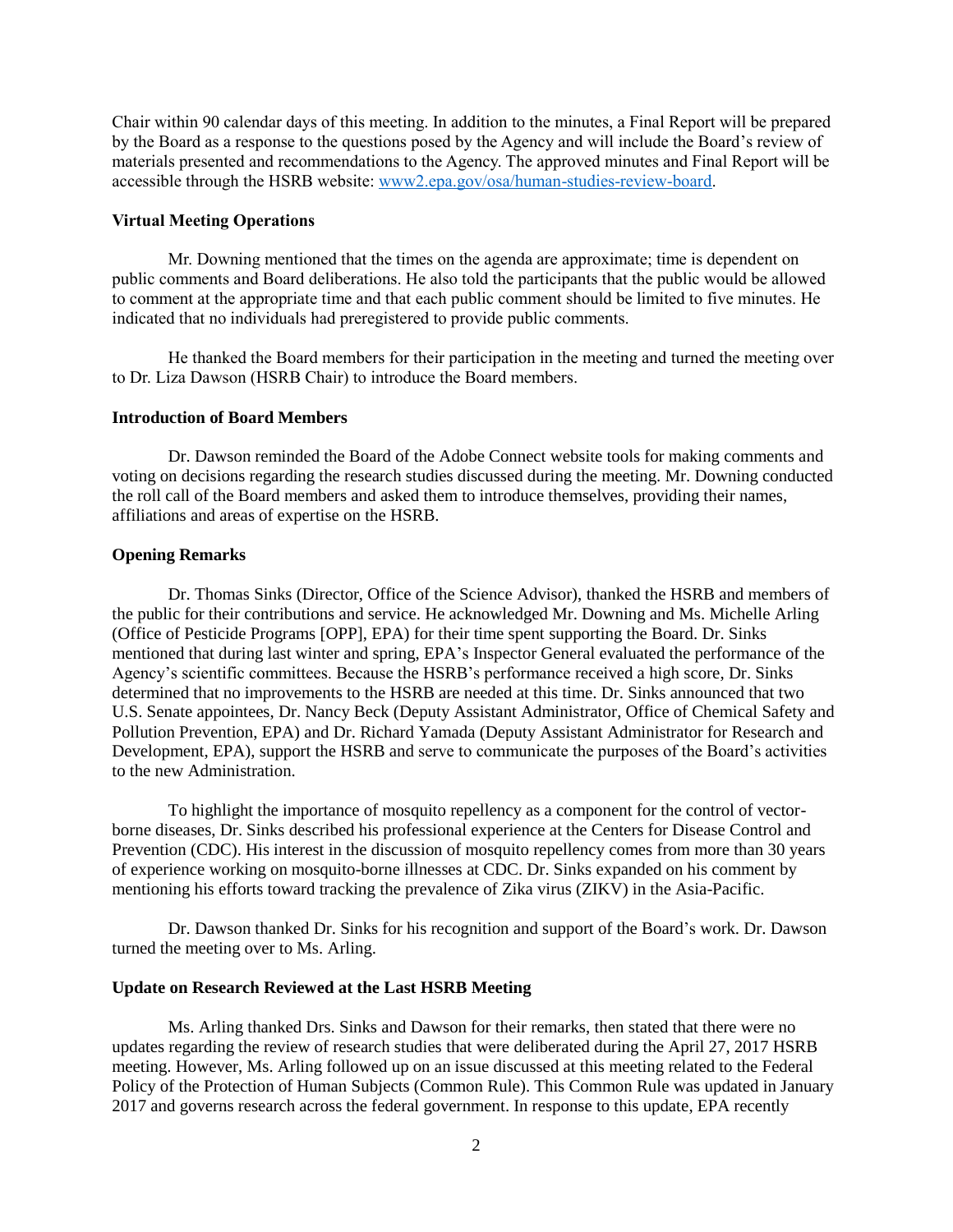formed a workgroup that will update Agency-specific research regulations related to or derived from this Common Rule. An example regulation is section 40 CFR (Code of Federal Regulations) part 26, subpart K, which outlines the standards applying to research overseen by the OPP. Ms. Arling informed the participants that she will keep the Board abreast of this process.

Hearing no additional comments, Dr. Dawson invited Dr. Clara Fuentes (OPP) to present EPA's science review of the research protocol being discussed at this meeting.

## **Topic: Field Evaluation of Three Topically Applied Insect Repellent Products Containing IR3535 Against Mosquitoes in Florida**

#### EPA Science Review Highlights

Dr. Fuentes presented EPA's scientific review of the University of Florida's research protocol entitled "Protocol for Field Evaluation of Three Topically Applied Insect Repellent Products Containing IR3535 Against Mosquitoes in Florida." This protocol is to determine the protection of three formulations of skin-applied insect repellent products containing increasing concentrations of an active ingredient, IR3535 (ethyl butylacetylaminopropionate), in the state of Florida. EPA's review evaluated the scientific aspects of this efficacy study to identify the complete protection time (CPT) of skin-applied repellents. Several aspects of the study including completeness of protocol submission and the compliance with ethical standards (as defined by 40 CFR subparts K and L) were evaluated. The study objectives are to (1) determine the CPT of the proposed products against wild adult mosquito populations using volunteer human subjects; (2) use the data from these studies to characterize product efficacy against mosquitoes; and (3) provide EPA with the reliable efficacy data required for product registration.

Dr. Fuentes explained the toxicity studies, dosage and application for the IR3535-containing products. Previous toxicity studies in laboratory rats revealed that IR3535 is not mutagenic or genotoxic. These toxicity studies determined that the dermal no-observed-adverse-effect level is equal to or greater than (≥) 3,000 milligrams per kilogram daily (mg/kg/day), the oral no observed effect level (NOEL) is  $\geq$  2,600 mg/kg/day, and the maternal and developmental NOEL is 600 mg/kg/day. The standard doses and methods intended for testing each product include a pump spray of 0.5 mg plus or minus  $(\pm)$  10 percent per 600 centimeter square (cm<sup>2</sup>) and lotions and wipes of 1 mg  $\pm$  10 percent per 600 cm<sup>2</sup>. All three formulations are to be applied to the lower leg (ankle to knee); the concentration of formulation applied from wipes will be verified by weighing the wipe before and after application.

Field testing sites will be selected based on a high abundance ZIKA vectors (*Aedes albopictus*) mosquito species. Testing is planned for Alachua County, Florida (forest or wetland and an urban environment), and surveillance of the proposed test area(s) for mosquito-borne pathogens will be conducted for 1 month prior to study commencement. Quantitative reverse transcription polymerase chain reaction will be performed as a measure of positivity/negativity for pathogens.

Dr. Fuentes provided an overview of the important features of the experimental design and statistical analysis of the protocol. The protocol proposes to conduct dosimetry analysis for each formulation to determine the typical consumer dose rate for application. Under the protocol presented to EPA, study subjects will be evaluated for their "attractiveness" to mosquitoes using an "arm-in-cage" method prior to participating in the field testing. During both the attractiveness test and the field testing, aspirators will be used for collecting landing mosquitoes. At each test site and for each formulation to be tested, 10 subjects will be treated on a lower leg. Product efficacy will be determined by evaluating CPT, which is defined as the time from application of each test substance and the first confirmed mosquito landing on the treated subject. A median CPT (mCPT) will be determined for subjects treated with a test substance, not for control individuals. Exposure to mosquitoes will occur for 5 minutes every 30 minutes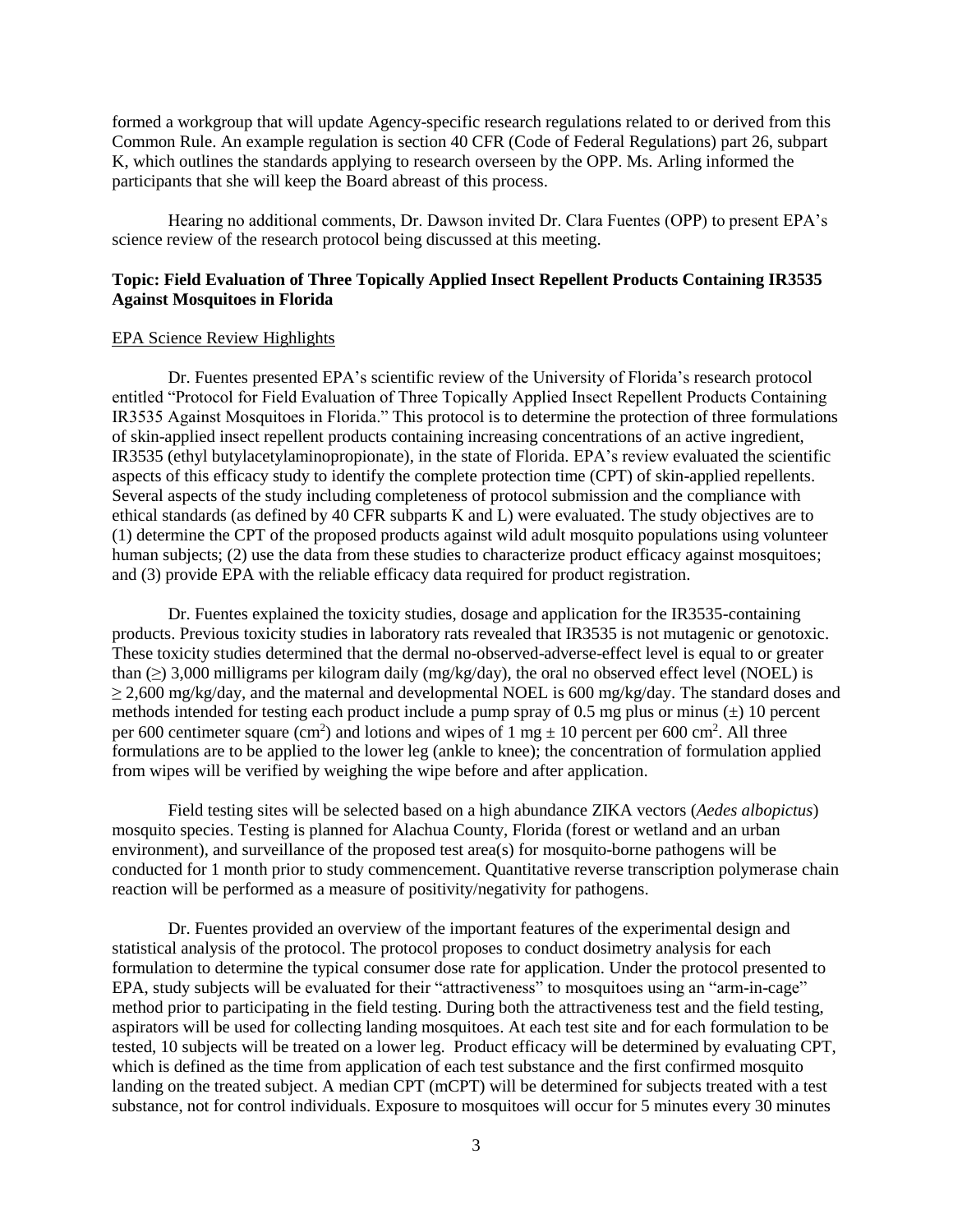for a total of up to 12 hours, or until product failure. mCPT will be calculated using the Kaplan-Meier survival analysis, which is a statistical method acceptable to EPA and the HSRB for mCPT calculation.

The study protocol is deemed by EPA to be in compliance with scientific standards. The experimental design, pre-training of subjects, and risk minimization were addressed. EPA recommends the following scientific-related changes to the protocol:

- Include the concentration of IR3535 in each formulation and a description of alternate field sites.
- Extend the testing for up to an additional 4 hours (or until seven treated subjects have their first confirmed landing) if fewer than seven people have first confirmed landing within 12 hours of the test initiation.
- Replace "protection from disease transmission" to "protection from disease vectors" in the study objective, section 1.
- Randomize treatment application sites to either the right or left leg.
- Increase the sample size to 13; and to include at least five male subjects and five female subjects.
- Add more description of who will apply the test product and how the standard dose will be calculated from diverse weight differences of applied wipe product.
- Revise the raw data sheets to classify which limb is treated.
- Define the statistical procedure for treated subjects' withdrawal. Data is "right-censored" if treated subject withdraws prior to experiencing product failure (first confirmed landing) or reaches the end of testing before experiencing product failure.
- Describe how first confirmed landings will be addressed if there is a missing exposure period between landings.
- In the event of weather-related delays, the testing may not continue if delay impacts more than three consecutive exposure periods. In addition, no more than 15 percent of all periods may be missed.
- Terminate the study if insufficient landing occurs for more than three consecutive exposure periods or at least 15 percent of all periods.
- Ensure that the Standard Operating Procedures for the study meet Good Laboratory Practice Standards.

In conclusion, Dr. Fuentes indicated that if the protocol is amended based on the aforementioned recommendations, it likely will yield scientifically reliable information and satisfy scientific criteria that include (1) producing important information that cannot be obtained except from research using human subjects; (2) clearly defining scientific objectives; and (3) utilizing a study design that produces sufficient data to achieve the objectives.

## **Board Questions of Clarification**

Dr. Dawson invited Board members to ask questions for clarification. Dr. Edward Gbur noted an apparent discrepancy: the recommendation from the Science Ethics Review document (released June 29, 2017) states that the testing day can extend up to 16 hours, but this was not mentioned in Dr. Fuentes' presentation. Ms. Arling confirmed the increase of testing time to 16 hours; actual repellent testing will be delayed up to 2 hours after product application, followed by 14 hours of testing (28 periods of measurement). Dr. Fuentes reiterated that the 2-hour delay occurs between the time of application and the time of exposure in the field. Dr. Gbur asked how "15 percent of all exposure periods" is calculated. EPA responded that this refers to 15 percent of the number of exposure periods completed. For example, 15 percent of 20 exposure periods is three periods. The study would be discontinued if the exposure periods resulted in low landing rates. Dr. Gbur suggested that aspects of "15 percent of all exposure periods" be further defined in the protocol.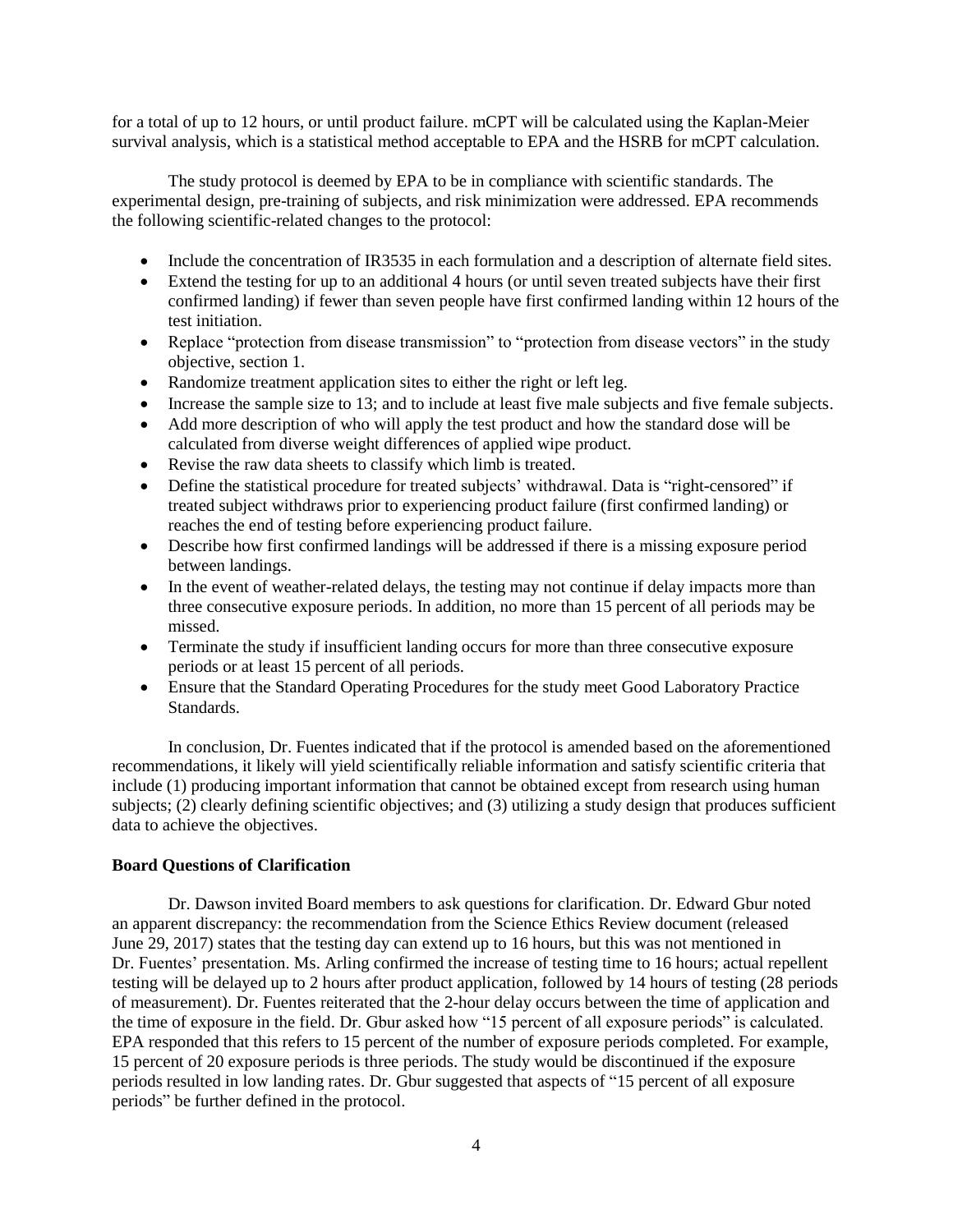Dr. Maddalena recommended to focus on CPT in the charge to the Board that states, "Is the protocol for 'Field Evaluation of Three Topically Applied Insect Repellent Products Containing IR3535 Against Mosquitoes in Florida' likely to generate scientifically reliable data, useful for estimating the amount of time each of the products tested repels mosquitoes?" Dr. Fuentes said that the description of "estimating the amount of time" in the charge question does, in fact, refer to CPT and clarified that the study is analyzing the action of mosquitoes landing before biting.

Dr. Ferguson asked for explanation regarding the various scenarios/parameters (e.g., withdrawal, point of failure, etc.) that are necessary for right-censoring. The member also wondered whether the current statistical approach can handle these parameters and whether this approach should also be applied to other types of censoring. Dr. David Miller (OPP) added that the Kaplan-Meier statistical approach can handle right-censoring irrespective of the conclusion of the study or if withdrawal occurs. A mCPT cannot be calculated if fewer than seven of the 13 participants experience product failure during the test period. Therefore, if no one experiences product failure in 12 hours, the mCPT would be worded as "greater than 12 hours." Dr. Gbur added that the withdrawal and right-censoring are not important factors for the Kaplan-Meier approach. Dr. Dawson conjectured that, in the case of several subjects withdrawing before the end of the study, the risk of right-censoring is underestimation of the product efficacy. Lastly, Dr. Miller reiterated that the statistical method takes into account this possibility.

In response to Dr. Dawson's question, Dr. Fuentes verified that the study sponsors already agreed to address all of the scientific recommendations.

Hearing no further comments, Dr. Dawson turned the meeting over to Ms. Arling.

### EPA Ethics Review Highlights

Ms. Arling presented the ethics review of and recommendations for the protocol for "Field Evaluation of Three Topically Applied Insect Repellent Products Containing IR3535 Against Mosquitoes in Florida." She highlighted the study's public health value by saying that the results from this study will establish efficacy in support of product registration. These IR3535 containing products can help consumers control the transmission of mosquito-borne illnesses. Regarding the recruitment and selection of subjects, Dr. Emma Weeks (Principal Investigator of the study) will recruit subjects from the Gainesville, Florida area via advertisements; there will be a follow-up with interested persons. The consent process involves an in-person meeting with potential subjects, followed by signing of the consent forms. Consenting individuals then will complete screening questionnaires and undergo mosquito collection training, followed by their evaluation for "attractiveness" prior to field testing. The inclusion or exclusion of subjects is based on several criteria that include, but are not limited to, between 18 and 55 years of age, those who have given consent, non-smokers and English speakers (inclusion) and nursing or pregnant women, those with allergies to mosquito bites, and those who have skin disorders (exclusion).

The protocol provides appropriate measures to minimize certain risks:

- Exposure to mosquito-borne diseases and mosquito biting.
- The physical discomfort of mosquito bites.
- Adverse reactions to test products.
- Exposure to a hot and humid climate.
- The loss of confidential information.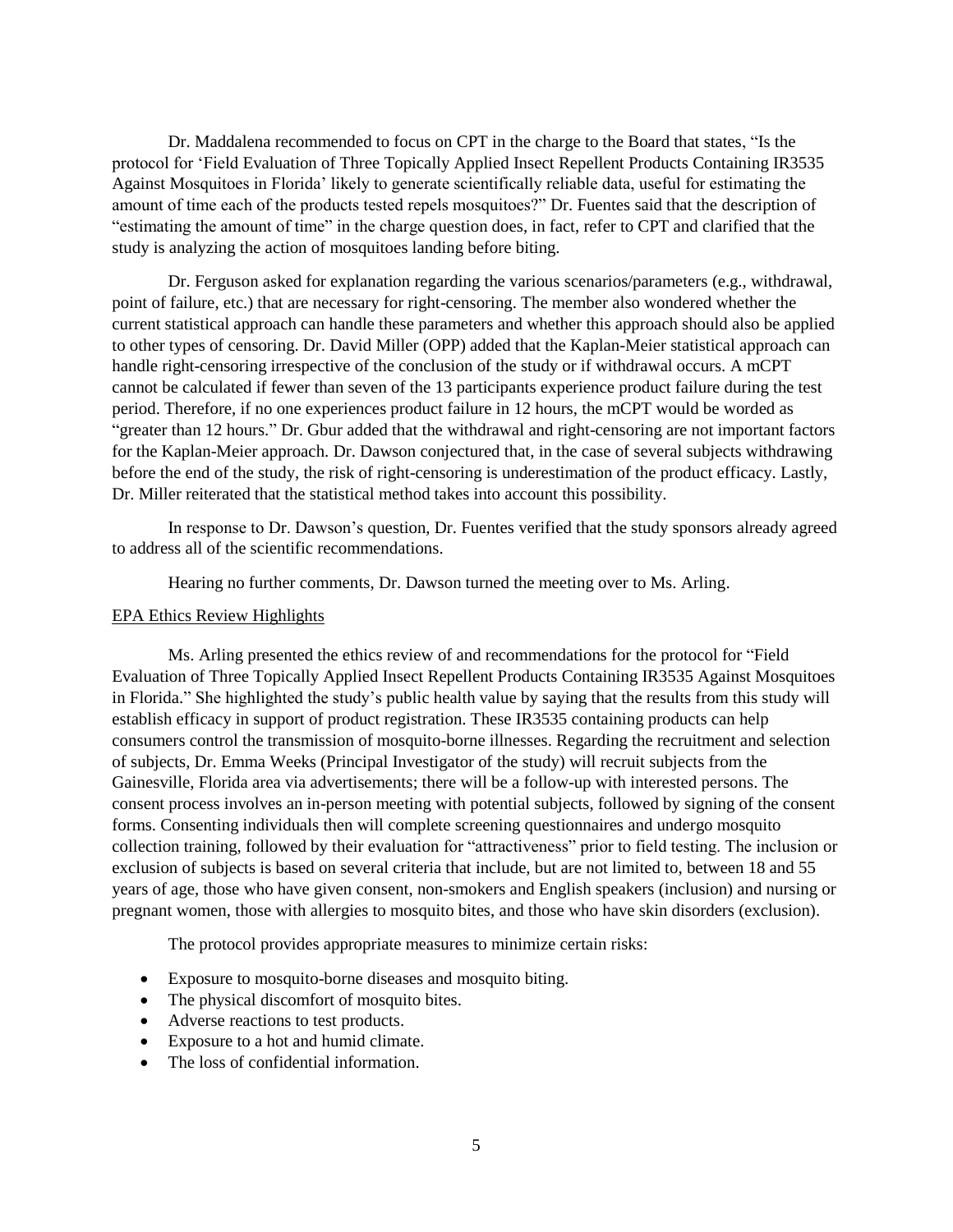The protocol outlines steps to minimize the risks of exposure to mosquito-borne diseases by setting up mosquito traps and testing weekly for at least 1 month prior to testing dates; excluding subjects with bite allergies or phobia of bites, cuts, scrapes or sensitivity to skin-applied repellants; and testing in areas where mosquito-borne diseases have been identified. Additional steps to mitigate other risks of participation include providing subjects with training on the use of aspirators and head nets, water and food to prevent dehydration and maintain blood sugar levels, and instructions to wear lightly colored or loose-fitting clothing, as well as exercising discretion regarding subjects' identities and pregnancy test results. Ms. Arling noted that the University of Florida's institutional review board (IRB) reviewed and approved the protocol and informed consent materials. The IRB-review was performed in compliance with EPA's regulations.

EPA recommends the following ethics-related changes to the protocol:

- To ensure the scientific integrity of the study, increase the number of test subjects from 10 to 13 and increase the number of alternate subjects to five per test day to ensure that subjects are available to replace individuals who withdraw.
- Randomly assign test and control subjects each test day.
- Add more information about the IRB review and ethical conduct policy, including a statement that protocol amendments may not be initiated without IRB approval unless it is necessary to eliminate apparent immediate hazards to subjects.
- Eliminate the dose determination phase of the study (dosimetry) to minimize exposure of human subjects; use EPA standard doses for skin-applied repellents.
- Require subjects to stay at the study site after the product is applied.
- Describe how withdrawing during the testing will be handled and when subjects will return to the laboratory after field testing.
- Revise the inclusion/exclusion criteria to address EPA's recommendations.
- Clarify whether subjects will be provided with unscented products to use for the 24 hours prior to each test day.
- Provide more details about the training of subjects (e.g., who will conduct the training and consent meetings).
- Include questions regarding the understandability of the consent form following the initial consent meeting training.
- Expand the recruitment section to provide more details about the recruitment process.
- Ensure that recruitment reaches a broad segment of the population.
- Incorporate EPA's comments into the telephone screening script.
- Provide a shaded, screened area with seating for subjects to use between 5-minute test periods, as well as drinks and snacks.
- Offer subjects gloves and head nets to protect exposed skin from bites during field testing.
- Require at least 72 hours between test days for subjects enrolled in more than 1 test day.
- Update the consent form to address diverse topics, such as IR3535 uses and compensation.
- Provide trained first-aid staff or an on-call nurse onsite during test days.
- Offer the first-aid staff or on-call nurse a copy of the final approved protocol, and brief them on the study process and test substances.
- For evaluating adverse events, clarify who will exercise "medical judgment" and how they are qualified.
- Explain how any adverse events that occur during field testing will be handled.
- Define the response if a subject does not reply to the 72-hour follow-up contact.
- Indicate that if and when subjects request first-aid supplies, over-the-counter antiseptics and hydrocortisone cream will be provided at no cost to the subjects.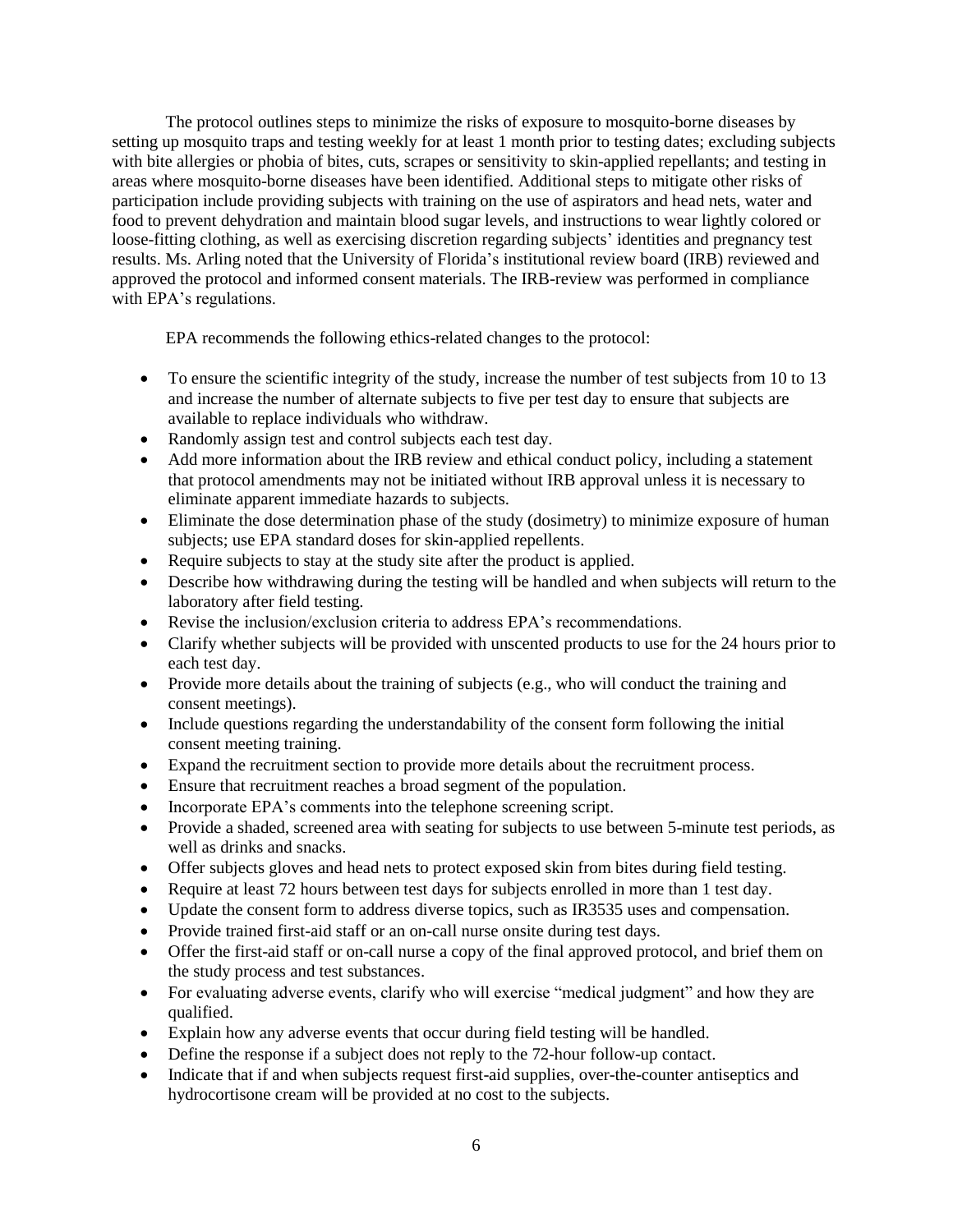Describe in the compensation section the appropriate level of compensation; clarify how subjects will obtain payment.

Ms. Arling reviewed the study's adherence to the established ethical standards. She noted that the proposal is for third-party research involving intentional exposure of human subjects to a pesticide, with the intention of submitting the resulting data to EPA under the pesticide laws. She said that Attachment 1 to EPA's review contains a detailed evaluation of how this protocol addresses the requirements of 40 CFR 26, subparts K and L. Ms. Arling noted that with EPA's recommended changes accepted, the ethics standards requirements have been met. The risks have been effectively minimized and are reasonable in light of the expected societal benefits of the knowledge likely to be gained. There are no study deficiencies relative to 40 CFR 26, subparts K and L, or to the Federal Insecticide, Fungicide, and Rodenticide Act, section  $12(a)(2)(P)$ . EPA concluded that the protocol meets the applicable requirements of 40 CFR Part 26, subparts K and L.

Ms. Arling then read the charge question to the Board: "Is the research likely to meet the applicable requirements of 40 CFR Part 26, subparts K and L?"

#### **Board Questions of Clarification**

Dr. Dawson invited Board members to ask questions for clarification. Dr. Halanych asked for an explanation regarding the screening questionnaire for a history of present illness (HPI); she did not see this in the review document. Ms. Arling replied that this is in the protocol, but she would send it separately to the HSRB members as well. Dr. Halanych wondered about the rationale behind the statement on page 4 of the document that describes a criterion for exclusion: a subject participates in an intervention study other than an insect repellency study within the last 3 months. Dr. Halanych said that if the statement read "participated in another interventional study in the previous three months" it should be adequate. Dr. Halanych said if a person is taking part in repellent studies all the time, you would not want that person in this study, but under the conditions of this study (3 days, 72 hours apart) it would be OK. Dr. Weeks explained that the time-based exclusion criterion is 72 hours for this particular study, not 3 months.

Dr. Halanych asked if local monitoring organizations normally screen for dengue and Chikungunya when they monitor for disease vectors. In response to Dr. Halanych's's question, Dr. Kendra Lawrence (Consultant to the HSRB) said that it is unlikely that local monitoring stations are screening actively for dengue and Chikungunya viruses because these pathogens are atypical of regions outside of southern Florida (such as, Alachua County).

Regarding a statement on pages 12 and 13 of the Informed Consent, Dr. Halanych cautioned against non-study-related health professionals' being allowed access to subjects' personal health information from past, current and future medical visits. She recommended that access be granted only in the case of an adverse events. Dr. Weeks replied that the protocol can be adjusted to specify this restriction.

Dr. Klimecki said in the EPA's report it states that the data for currently registered IR3535 containing products does not contain the rationale for dose exposure levels. Dr. Klimecki said it was unclear whether the currently registered IR3535 containing products were not required to provide dosing information in their registration, or if we cannot use dosing information from the currently registered products to derive the equivalent values for the products in this study. In response to Dr. Klimecki's question, Ms. Arling cautioned against extrapolating the mCPT of the three IR3535-containing products based on existing registered products. Dr. Dawson clarified Dr. Klimecki's's point that there should be more clarity in the protocol about why the data are needed for these products. Dr. Klimecki said that one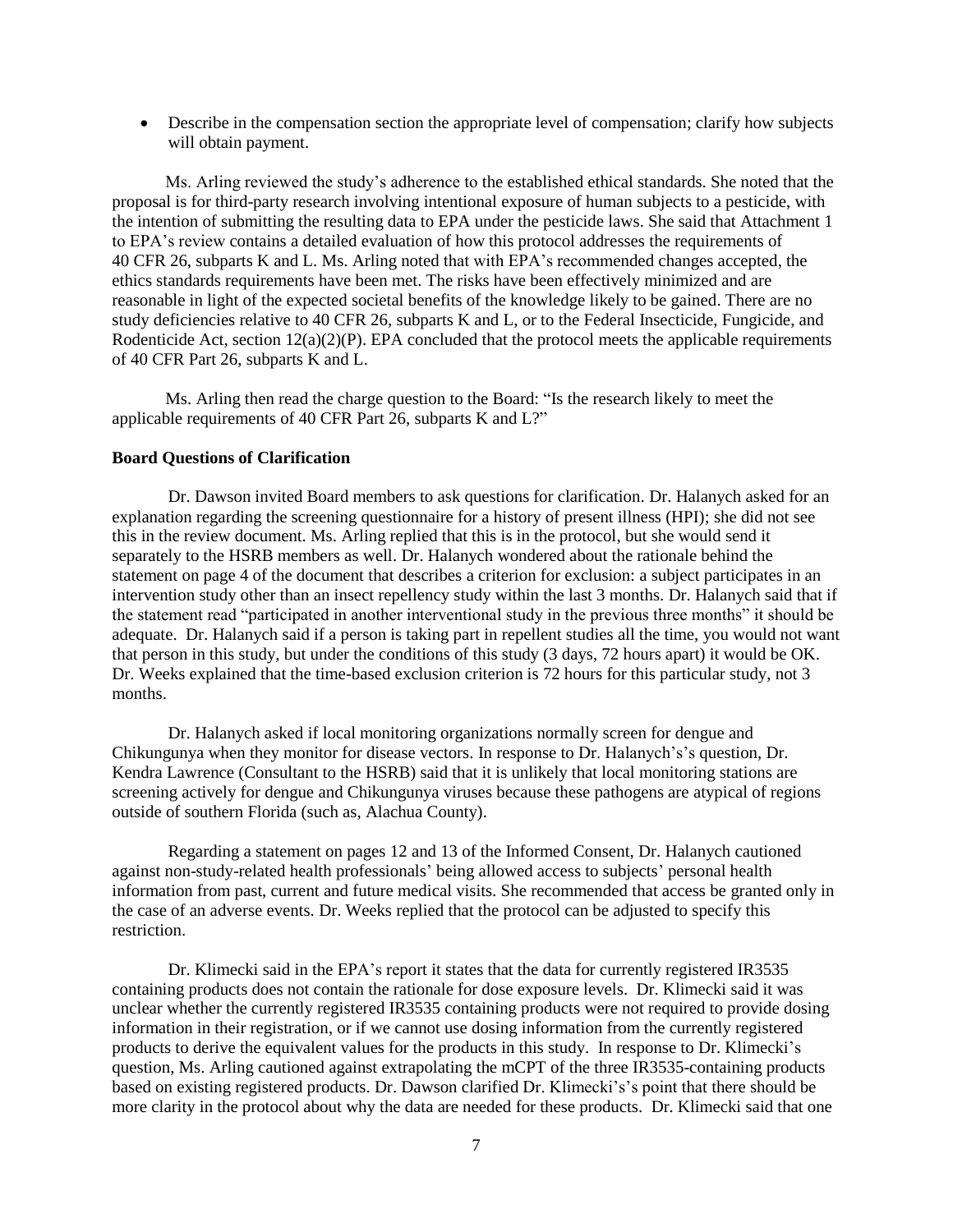could interpret the protocol as saying the currently registered products are not required to produce human exposure data and that would be incorrect. The point is that new data are needed for these products because existing product data cannot necessarily be extrapolated to these newer products. Dr. Dawson said it begs the question as to what were the data used for product registration and there must have been some human exposure data so it was good Dr. Klikmecki brought up that point.

Dr. Chadwick asked about EPA's comment on slide 63 of Ms. Arling's presentation regarding the use of gloves and head nets. Ms. Arling said that these materials are required only during the exposure period. Dr. Chadwick also asked how an investigator would achieve EPA's recommendation that theymust "ensure that recruitment reaches a broad segment of the population." Ms. Arling replied that in the protocol, the use of social media is suggested as an advertisement method to recruit from among the general population, not just within the university population.

Hearing no further remarks, Dr. Dawson called for public comments.

## **Public Comments**

Hearing no public comments, Dr. Dawson introduced a discussion on the review of the protocol.

## **Board Discussion**

## Board Discussion—Science

Dr. Dawson asked discussants Drs. Walter Klimecki and Alesia Ferguson to provide their comments.

Dr. Klimecki commented that his scientific review of the study is from a toxicology-based viewpoint. He deemed EPA's ethics and science reviews and safety testing appropriate and affirmed that the proposed risk of exposure to the compound is consistent with good scientific practice within the boundaries of the charge to the Board. Dr. Klimecki expressed his approval of EPA's plan to coordinate with local surveillance programs regarding vector-borne disease transmission. He recommended that the mosquito surveillance period be extended to sometime after the study commences, which will address any potential data skewing. He wondered if collecting pre- and post-serum samples from subjects will reveal immune responses to the vector-borne pathogens to be tested in the study.

Dr. Ferguson outlined several points from her scientific review. She commented that EPA's review of the protocol was thorough and mentioned that EPA's presentation provided more comments and direction for the study sponsors than the documents provided to the Board. Regarding specific recommended changes to the study, she suggested that more description of the targeted demographics is needed in the protocol. She recommended that the protocol describe the method of determining the dose of applied product in the wipes, clarify whether the consent form includes five or six alternatives, and include additional language clarifying the "confirmation of the mosquito landing within the next test period (e.g., 5 minutes)."

Dr. Ferguson asked for clarification concerning the times that subjects will be contacted. She referred to page 3 of the protocol, which outlines a "48-hour contact period for an adverse event," but noted that other locations within the protocol state that the subject will be contacted within 72 hours to determine if they wish to participate again in the study. EPA confirmed that subjects will be contacted within 72 hours to ask if they have experienced adverse events. EPA agreed with Dr. Ferguson's recommendation that the 48-hour time be corrected on page 3.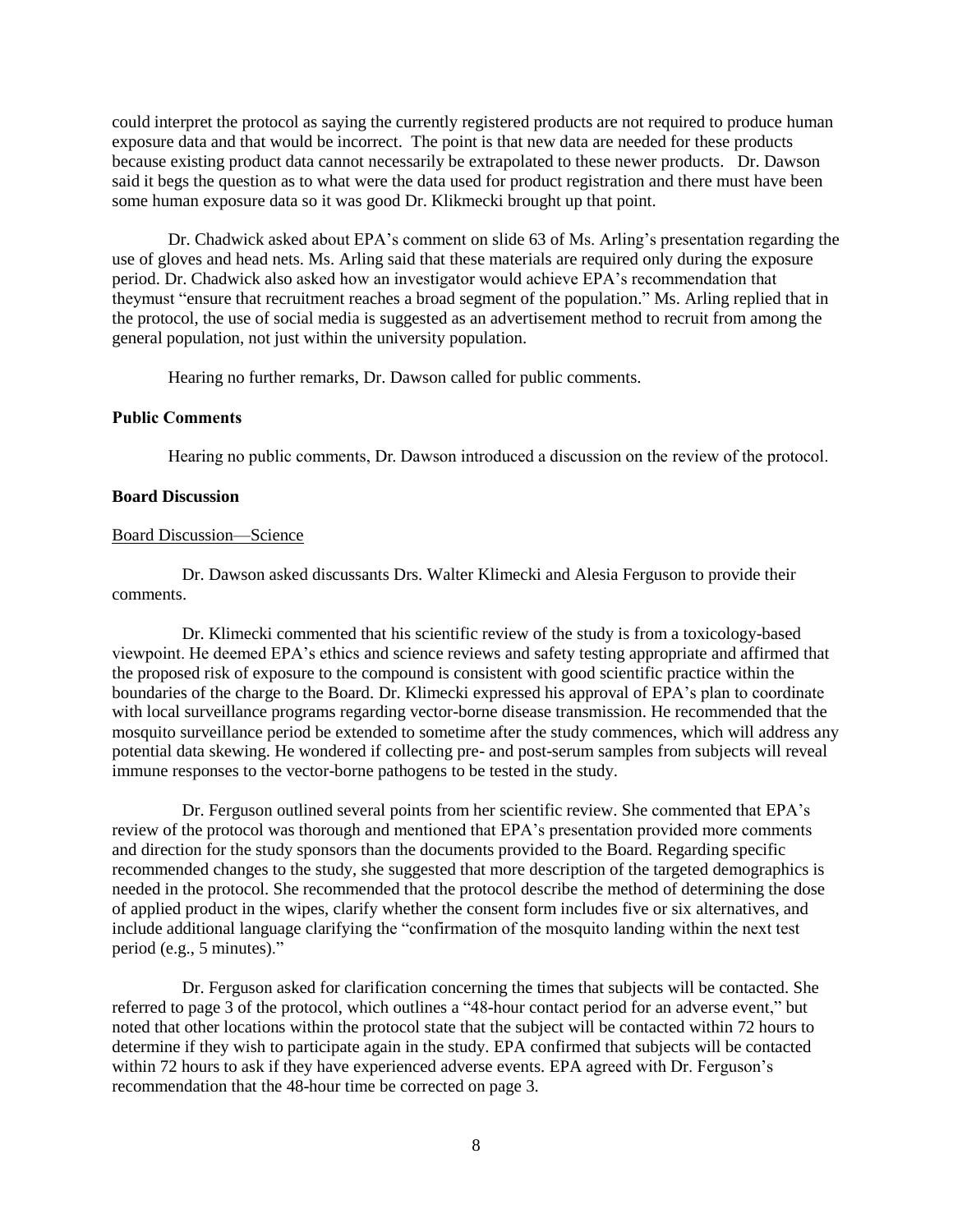Related to the exclusion criteria for individuals unable to perform aspiration, Dr. Ferguson asked if potential subjects can be made aware of this criteria early (e.g., in the initial interview) and recommended that clearly defined exclusion/inclusion criteria be stated in the protocol. EPA replied that it does not have a strong position regarding this matter. Dr. Ferguson suggested that more information be added to the protocol regarding the aspiration process.

Dr. Ferguson asked if lunch will be provided for the subjects and whether the types of food they consume within the 16-hour test period should be monitored. EPA offered to inform the study sponsor of this recommendation. Dr. Dawson wondered if there is scientific evidence that different types of food affect human attractiveness to mosquitos. Dr. Lawrence responded that alcohol consumption is an exclusion criteria and may affect attractiveness; food exclusion is unnecessary. Dr. Gbur cautioned against the sponsor's providing food for the subjects because of the likely complicated facets of their diets (e.g., allergies, vegetarianism, etc.). Dr. Dawson reaffirmed her earlier point that unless scientific evidence is present, restricting foods is unwarranted. Dr. Klimecki recommended that the sponsor provide food refrigeration. Dr. Ferguson said that consistency is needed regarding exclusion criteria (e.g., avoidance of spicy foods, alcohol, etc.).

Dr. Ferguson continued her earlier comments related to censorship. She alluded to what she deemed an inaccurate statement on page 13 of the protocol noting that withdrawal prior to a bite is to be right-censored. She said that sponsors should replace this statement with a description that designates right-censoring as a procedure for those who do not fail. Results from those who fail are censored, but right-censoring refers to the time (hours) to failure (no bite) when the study would end, which is considered a long period of protection against a bite.

Regarding ethical guidelines, Dr. Lawrence mentioned that the protocol indicates that subjects who undergo pregnancy testing are asked to show their negative test results, which are not recorded. EPA added that it made provisions to allow for discreet disposal of test results for subjects.

Dr. Ferguson recommended that a description of the products' active ingredient, ethyl butylacetylaminopropionate, be included in the protocol. EPA verified that the protocol includes monitoring of vector-borne diseases 4 weeks prior to study initiation; however, the study will not continue if these tests are positive after 2 weeks. In response to Dr. Ferguson's question about the use of ethanol after washing the tested area with unscented soap, several meeting participants agreed that ethanol is not required for the study and may be used to remove other products, such as diethyltoluamide, known as DEET, or lotions.

Dr. Gbur provided his statistical review. He requested clarification regarding the distinction between times to failure and CPT as the study's endpoint. Dr. Gbur said that the proposed method of statistical analysis is standard. He pointed out an apparent wording discrepancy related to the duration of the study each day. EPA's slides describe extending the study to a 16-hour day, whereas the written EPA review mentions an extended timeframe from 12 hours minimum to 16 hours. It is unclear if the minimum timeframe is 12 or 16 hours. Dr. Gbur also recommended that the protocol provide a numerical example of how many non-consecutive periods could be missed before reaching the 15-percent limit.

Related to the study procedure, Dr. Ferguson suggested that subjects be instructed not to rub or scratch their legs during the 30-minute rest periods between testing times. In response to Dr. Gbur's question, EPA clarified that the rest period is 25 minutes. Dr. Dawson reiterated that all Board comments in the margins of the review will be addressed by the study team. EPA verified that it will work with the sponsor to incorporate all edits, recommendations and clarifications; the revised protocol and consent document changes will be approved by the IRB before study commencement.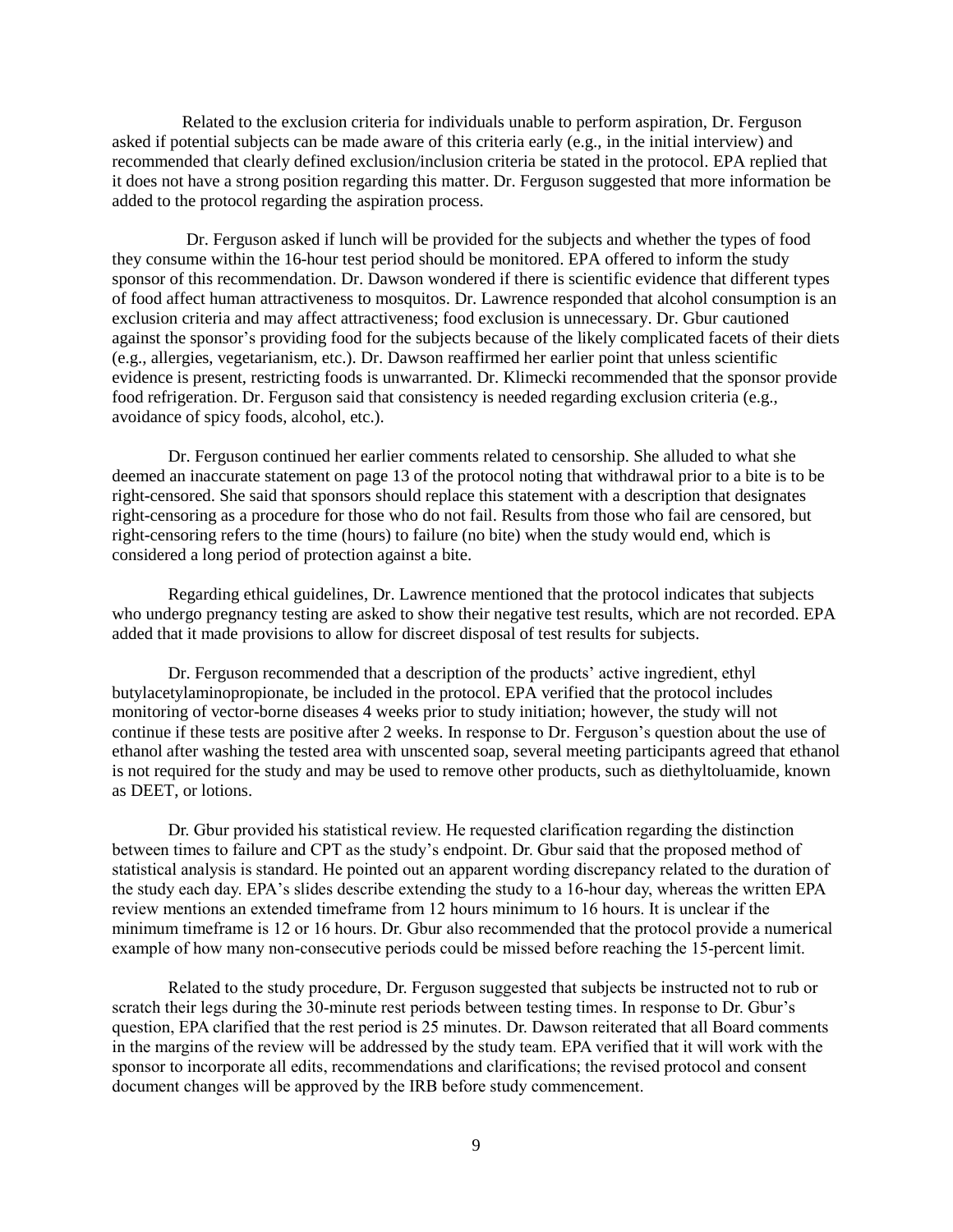Concerning the intended use of the product, Dr. Dawson commented that although the protocol specifies that the product be applied to the lower leg, the subject may apply the product to other areas, which may alter the dose and also reach EPA's level of concern (a Margin of Exposure [MOE] less than or equal to a ratio of 100). EPA replied that it has discussed this issue with toxicologists and believes that this is not a concern because the study will not approach an MOE. Because the dermal NOEL is greater than 3,000 mg/kg, which is non-toxic, EPA has no toxicological concern for the proposed study.

Regarding study site selection, Dr. Dawson suggested that the protocol recommend contacting public health programs that are actively surveying for locally acquired human cases of vector-borne diseases that are likely to appear in humans in a certain area prior to detection in mosquitoes in that area. For example, ZIKV is more readily detected in humans earlier than in mosquitoes in the same geographical area. Regarding the sufficiency of previous research findings required for product registration, Dr. Dawson recommended adding usage of the active ingredient from prior similar studies to the protocol's background section.

Hearing no further comments, Dr. Dawson asked Drs. Klimecki and Ferguson for a response to the charge question: "Is the protocol for 'Field Evaluation of Three Topically Applied Insect Repellent Products Containing IR3535 Against Mosquitoes in Florida' likely to generate scientifically reliable data, useful for estimating the amount of time each of the products tested repels mosquitoes?"

Dr. Klimecki proposed rephrasing the charge question to an affirmative statement: "The study is likely to generate scientifically reliable data to estimate the amount of time that the product repels mosquitoes."

Dr. Ferguson raised a concern about the method of dose calculation, or dosimetry, and the dose consistency for wipes. EPA replied that dosage studies in wipes have been performed previously; a protocol approved in 2015 outlines the dosimetry methodology that can be applied to the current proposed study. Dr. Lawrence asked what additional aspects of the method of using wipes are not specified already in the study's guidelines. EPA replied that the previous protocol differed from the guidance document regarding the usage of wipes; in the previous studies, the repellency formulation was extracted from the wipes and applied to the skin, which was therefore an application of the correct dose. Dr. Klimecki asked if material will be extracted from the wipes for the current protocol. EPA said that dose precision can be achieved only via extraction; the formulation administered to subjects will be from the wipes. The subjects will receive the same formulation at the dose rate expected. Dr. Ferguson asked if the wipes' manufacturer calculated the amount of released formulation and active ingredient.

Regarding EPA's recommendations for dose selection in the protocol, the Agency relied on previous dosimetry studies. The results from these studies provided the benchmark for standardizing the dose for the proposed study. Dosimetry studies are pre-studies to assess consumer behavior and identify the typically applied consumer dose. The results from these studies are used as a dose approximation for a particular study. Therefore, wipe products will possess a consistent dose based on consumer behavior. Dr. Lawrence asked if formulation must be extracted from the wipe or provided in bulk to ensure that the correct dose is administered during each application. EPA replied that the formulation can be provided in bulk, but is dependent on the sponsor's preferences. The formulation will be obtained either from bulk or extracted material from the wipe. Dr. Ferguson recommended creating a consistent method of application based on knowing the dose that is released from the wipes. EPA does not have data for the wipes that will be used for the proposed study. Dr. Dawson mentioned that section 8.5 of the protocol describes weighing the wipes before and after use. Dr. Dawson asked why the wipes are not used in the study if their use produces a standard amount of product applied to the skin. Dr. Lawrence explained that applying the formulation from the wipe, rather than using the wipe itself, ensures consistent dosing across individuals.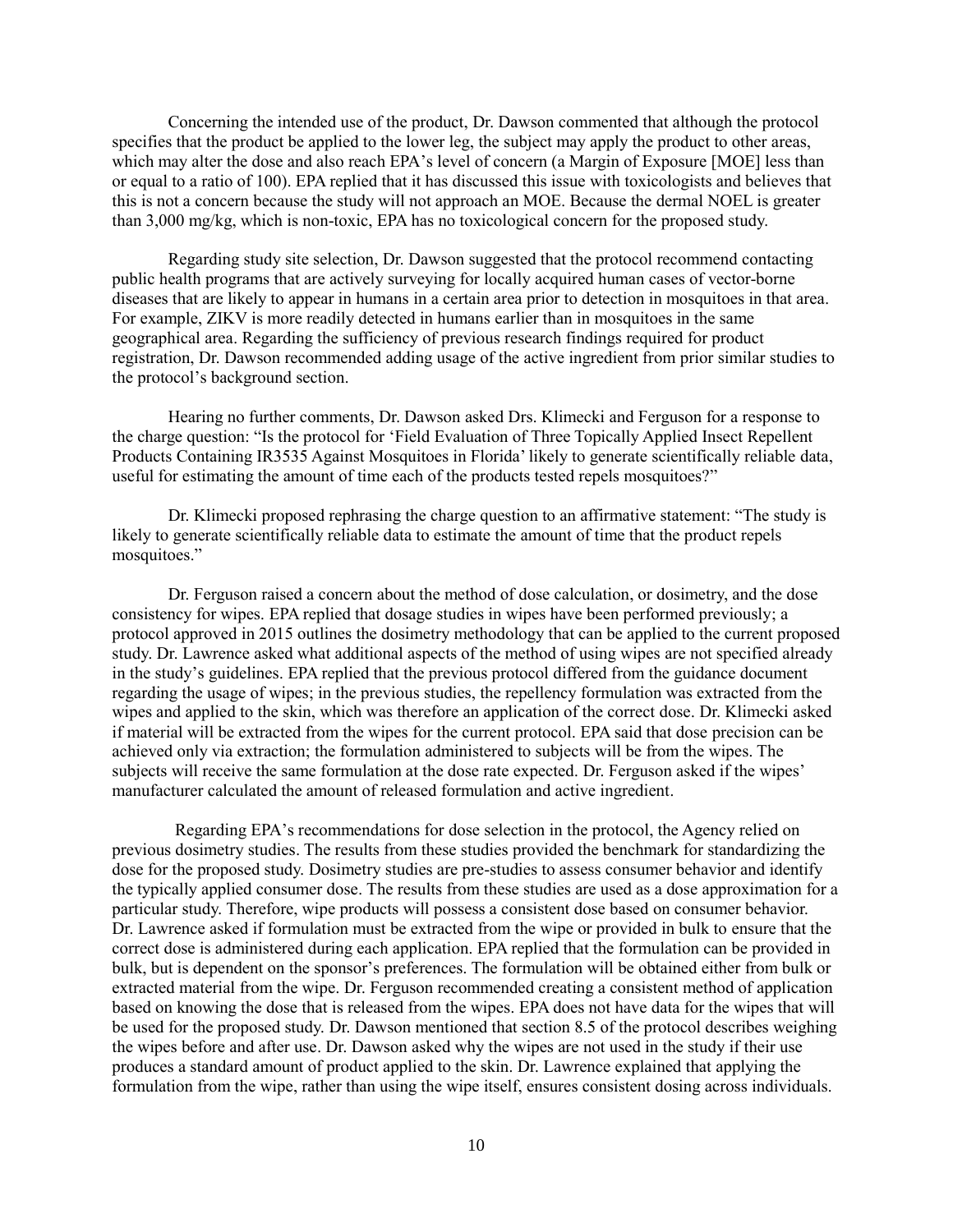Dr. Scott P. Carroll (University of California, Davis) commented that as an entomologist, his research team presented protocols in which they designed dosimetry studies in response to a prior EPA request. His approach included abstracting mean values from consumer dosing behavior studies to provide the standard of dosing for end-users of the product. He said that based on his experience, the exact dose applied to the skin is difficult to calculate when using pump sprays and aerosols and cautioned EPA against generalizing doses of spray and aerosol-based delivery methods. Dr. Dawson thanked Dr. Carroll for his remarks and reminded him that his comments should have been raised during the meeting's timeslot for public comments.

In response to Dr. Dawson's question regarding the Board's consensus statement, Dr. Ferguson requested rewording the protocol to specify that the wipes will not be weighed, but the extracted or bulkderived standard dose will be applied to subjects via a pipette.

Dr. Klimecki wondered what data support the assumption that the sponsors can use the product using the dosimetry studies. Dr. Lawrence mentioned that public comments were solicited when the Agency and the HSRB had the opportunity to review the previous data that are being used to set the standard dose in the proposed study. Dr. Dawson pointed out that the HSRB's role is to decipher an individual study within a larger process; the review of previous data does not equate to the HSRB's understanding and endorsement of a study portfolio. HSRB members must be allowed to ask questions to understand the overall study process.

In lieu of taking time from future HSRB meetings, Dr. Dawson suggested that to better understand EPA's viewpoint, the Agency can provide more scientific background to the Board regarding a proposed study. Dr. Klimecki expressed his approval of Dr. Dawson's assertion and deemed Dr. Caroll's comment important and worthy of discussion. Dr. Ferguson agreed that providing more background data is relevant.

Dr. Dawson recommended adding to the proposed study a fourth product testing group that will receive the same purported dose as the group using the wipes. Dr. Lawrence cautioned against this idea, commenting that the way the protocol is written is sufficient and the dosing for the formulation that is "impregnated" into the wipe is appropriate. Adding wipes as a test group will require the addition of the pump spray and lotion methods of application, which will present a difficulty when calculating the CPT of the product. Dr. Weeks asked whether approval will be required if the sponsor decides to change the material of the wipes (e.g., cotton matrix). EPA replied that as long as the percentage of active ingredient remains unchanged, approval is unnecessary.

Dr. Dawson mentioned the usefulness of the discussion to better understand the Agency's perspective. She recommended that the rationale for using the standard dose be described more fully in the protocol and that background information be provided in the memo to better understand the sequence of events for future proposed studies. These comments will be incorporated into the Report to develop a succinct response to the charge question. Different aspects of and questions related to the study design will be addressed.

Dr. Dawson reiterated the response to the charge question: "The study is likely to generate scientifically reliable data to estimate the amount of time that the product repels mosquitoes, with the suggestions for changes from EPA and additional changes from the HSRB."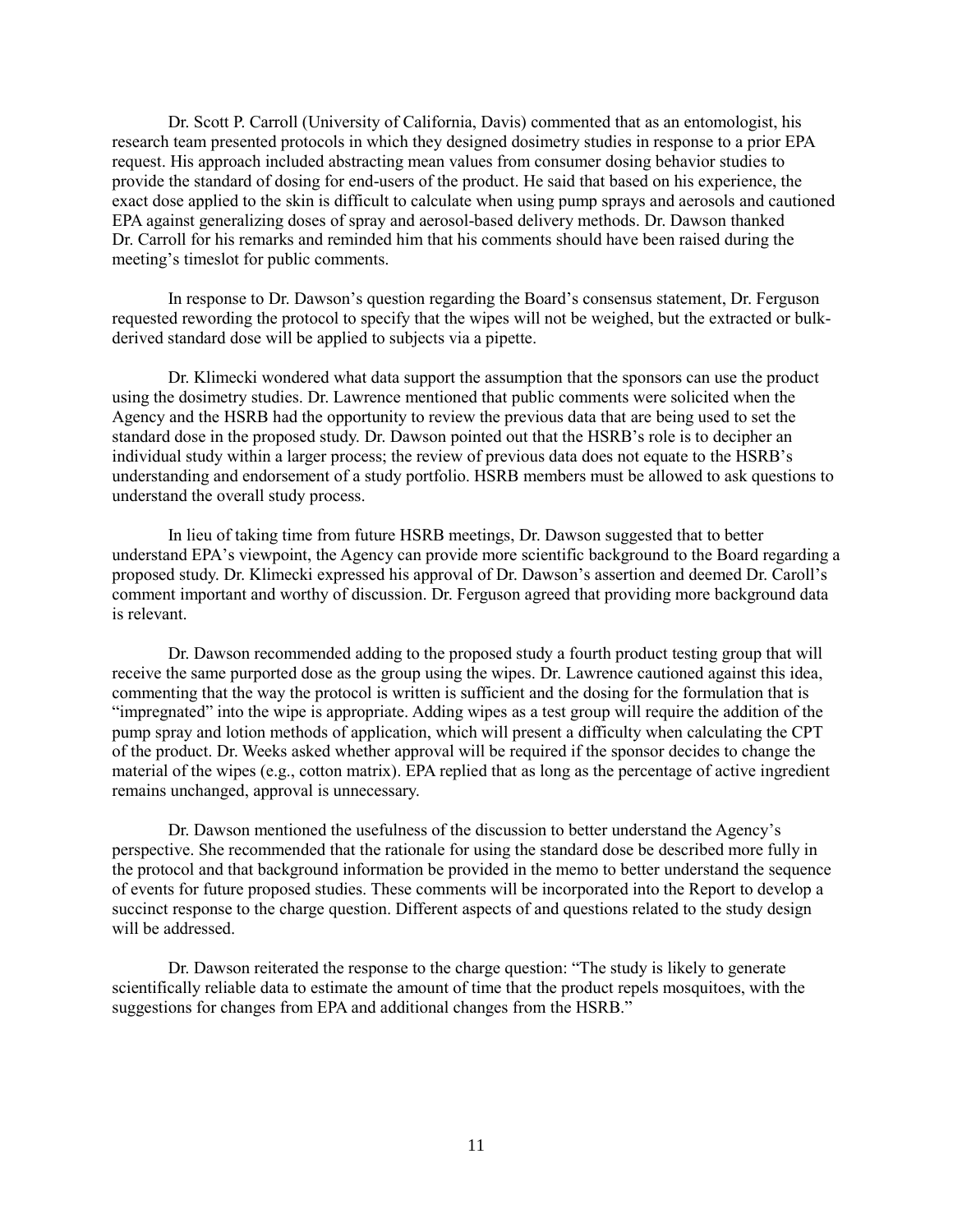The Board reached consensus and agreed to the response to the charge question.

#### Board Discussion—Ethics

Dr. Dawson asked discussant Dr. Jewell Halanych to provide her comments. Dr. Halanych began by reading her response to the charge question: "When the changes suggested by EPA and HSRB are incorporated, the proposed research will likely meet the applicable requirements of subparts K and L of 40 CFR 26."

Dr. Halanych commented that EPA did a wonderful job with its review and she approves of its ethics-related comments. Regarding adherence to subpart K, she noted that the study is compliant with the University of Florida's IRB requirement of addressing adequately the recommendation to minimize risk to subjects by coordinating with local health officials. Despite her agreement with the Agency's comments, she recommended written changes to certain portions of the protocol. Concerning the eligibility criteria, the guideline that participants should have a generally good health status should be consistent throughout the protocol. For scientific soundness, she suggested removing "except repellency trials" in the exclusion requirement for subjects who have been enrolled in other intervention trials within 3 months, except repellency trials. Dr. Halanych raised the following suggestion for section 17 (page 12) of the Informed Consent: remove the word "create" from the first paragraph, because the study will not create HPI. In the second paragraph (page 10), the sentence should read "Your protected health information may be collected, used for and shared with others to determine if you can participate in the study." Dr. Halanych suggested removing the middle section of this paragraph and adding "This information will be gathered from you via a health questionnaire."

In response to Dr. Halanych's question, EPA verified that a health screening questionnaire, rather than hospital testing (e.g., blood screening, X-rays, etc.), will identify any potential HPI in subjects. Dr. Halanych reiterated her earlier recommendation that the second and third bullets in section 19 of the Informed Consent be switched. She also recommended that the third bullet read "In the case of an emergency, medical professionals at the University of Florida, Shands Hospital..." Dr. Halanych suggested replacing the word "should" with "will" in section 6.2 on page 14 of the protocol, which states "The description of adverse events should be reported to the IRB." Regarding section 6.6.2, she recommended that all serious adverse events be reported to the IRB, not merely those considered "related and expected by the Principal Investigator." Lastly, Dr. Halanych indicated that completion of the proposed aforementioned changes will be in compliance with the regulations.

Dr. Weeks asked for clarification regarding the suggestion of removing the following text: "other than a biting study (except repellency studies)." Dr. Dawson commented that repeated enrollment in various clinical trials increases the risk of exposures to multiple products, which may cause deleterious effects on the proposed study. An HSRB member clarified the perceived concern: There should be a time delay between enrollments in different studies, allowing for sufficient clearance of product treatment. Dr. Weeks explained that in the proposed study, subjects wishing to take all three products at both sites are permitted to do so because these individuals would not likely be involved in other insect biting trials. Dr. Weeks agreed to Dr. Halanych's suggestion to remove "except repellency trials" from the exclusion criteria statement of the protocol; subjects will be allowed to use different products (e.g., wipe or lotion), applied at 72-hour intervals, rather than waiting 3 months between testing.

Hearing no further comments, Dr. Dawson called for a vote on Dr. Halanych's ethics review statement, "These (changes) will be in compliance with subparts K and L of 40 CFR 26 once the proposed revisions have been made."

The Board reached consensus and agreed to the review statement.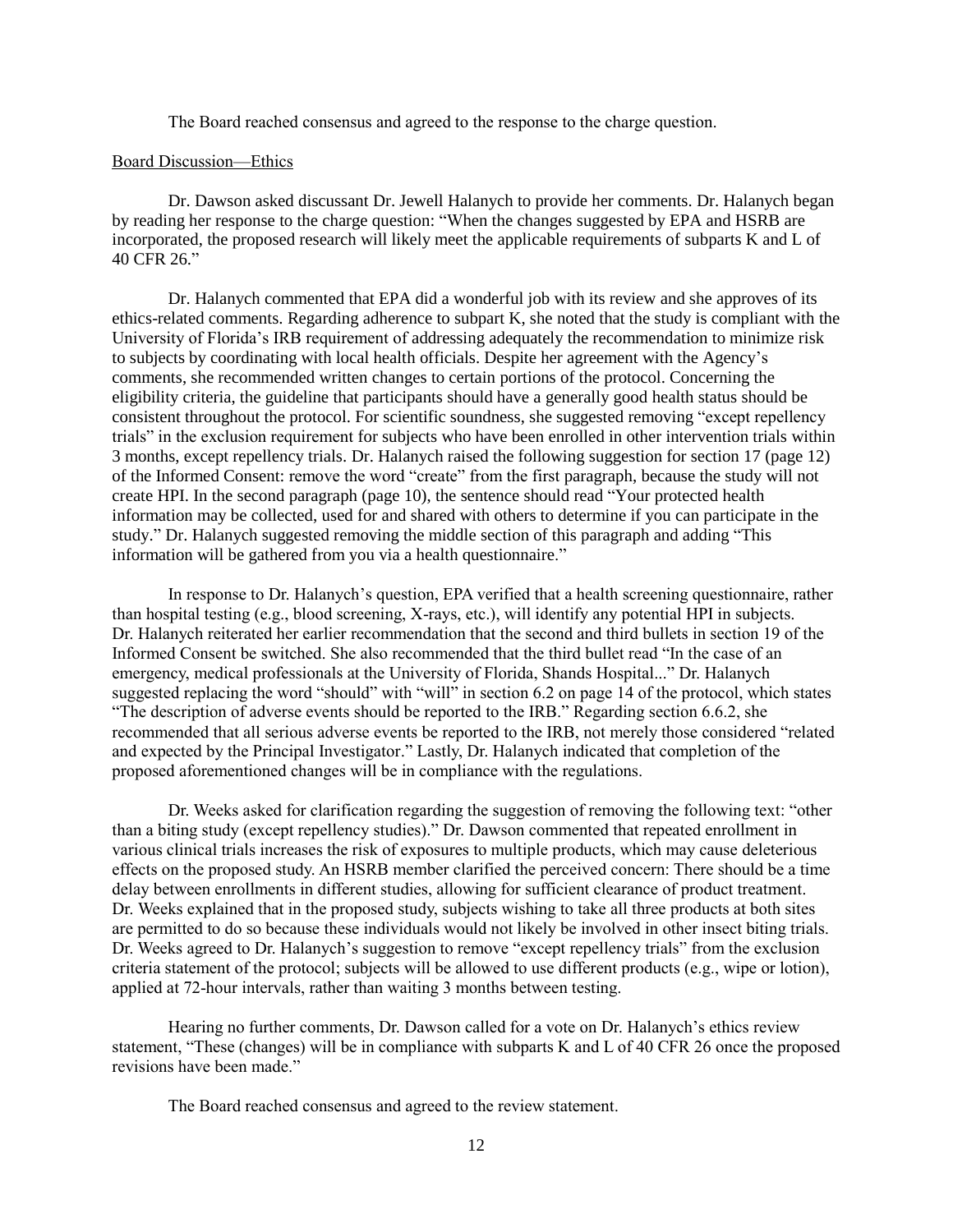Mr. Downing announced that Drs. Halanych, Gary Chadwick and George Fernandez will be leaving (terms expiring) the HSRB on August 31, 2017, after serving on the Board for several years. He thanked them for their service and commented that their contributions to the HSRB have been extremely helpful. Dr. Dawson thanked Drs. Chadwick, Fernandez and Halanych for their service and expressed her pleasure in having them as her colleagues. Mr. Downing noted that the next HSRB meeting is scheduled for October 24 through October 26, 2017.

## **Adjournment**

Mr. Downing thanked all the attendees for their contributions and adjourned the meeting at 5:00 p.m. EDT.

Respectfully submitted:

Jim Downing Designated Federal Officer Human Studies Review Board United States Environmental Protection Agency

Certified to be true by:

Liza Dawson, Ph.D. Chair Human Studies Review Board United States Environmental Protection Agency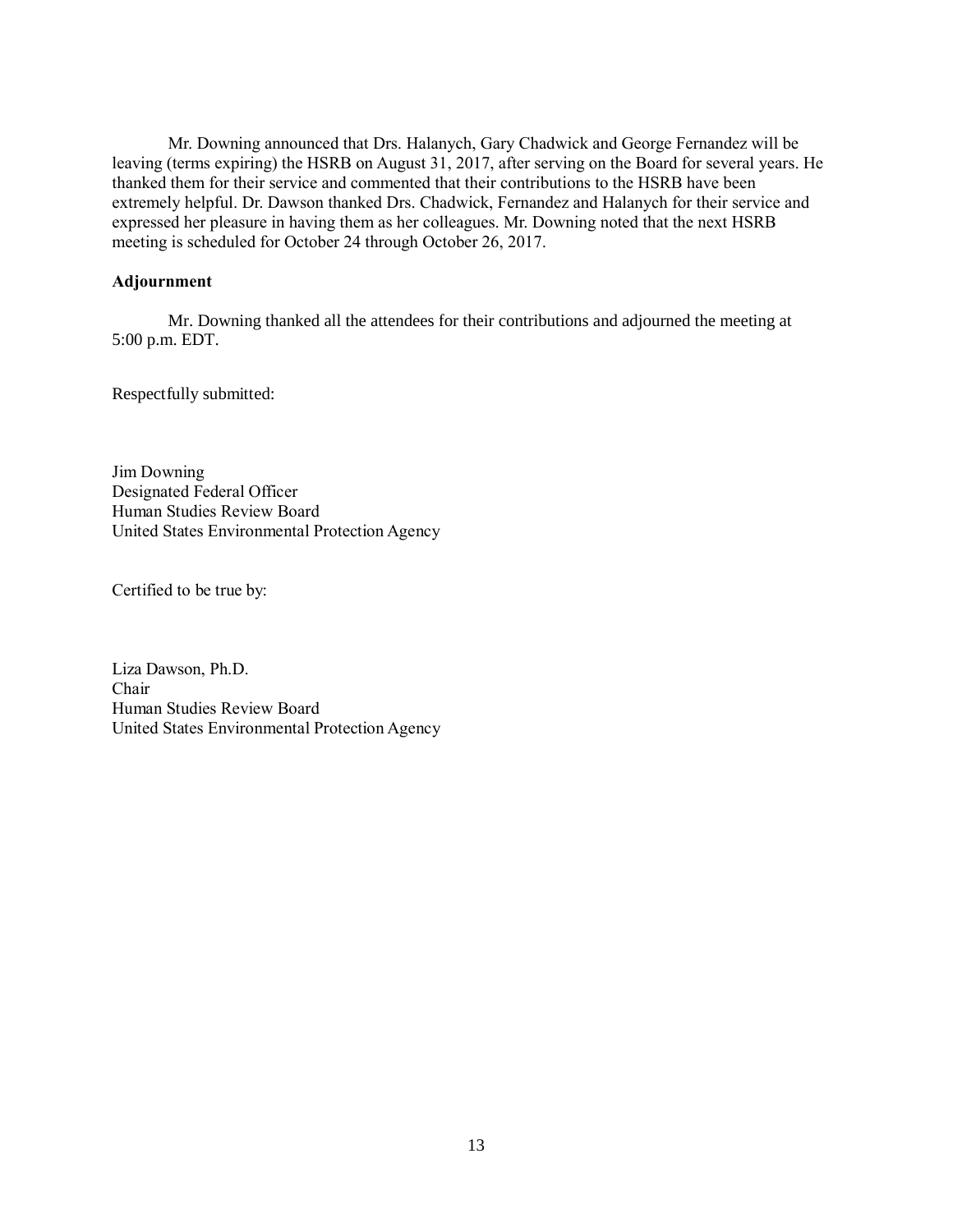**NOTE AND DISCLAIMER:** The minutes of this public meeting reflect diverse ideas and suggestions offered by Board members during the course of deliberations within the meeting. Such ideas, suggestions and deliberations do not necessarily reflect definitive consensus advice from the Board members. The reader is cautioned to not rely on the minutes to represent final, approved, consensus advice and recommendations offered to the Agency. Such advice and recommendations may be found in the final report prepared and transmitted to the EPA Science Advisor following the public meeting.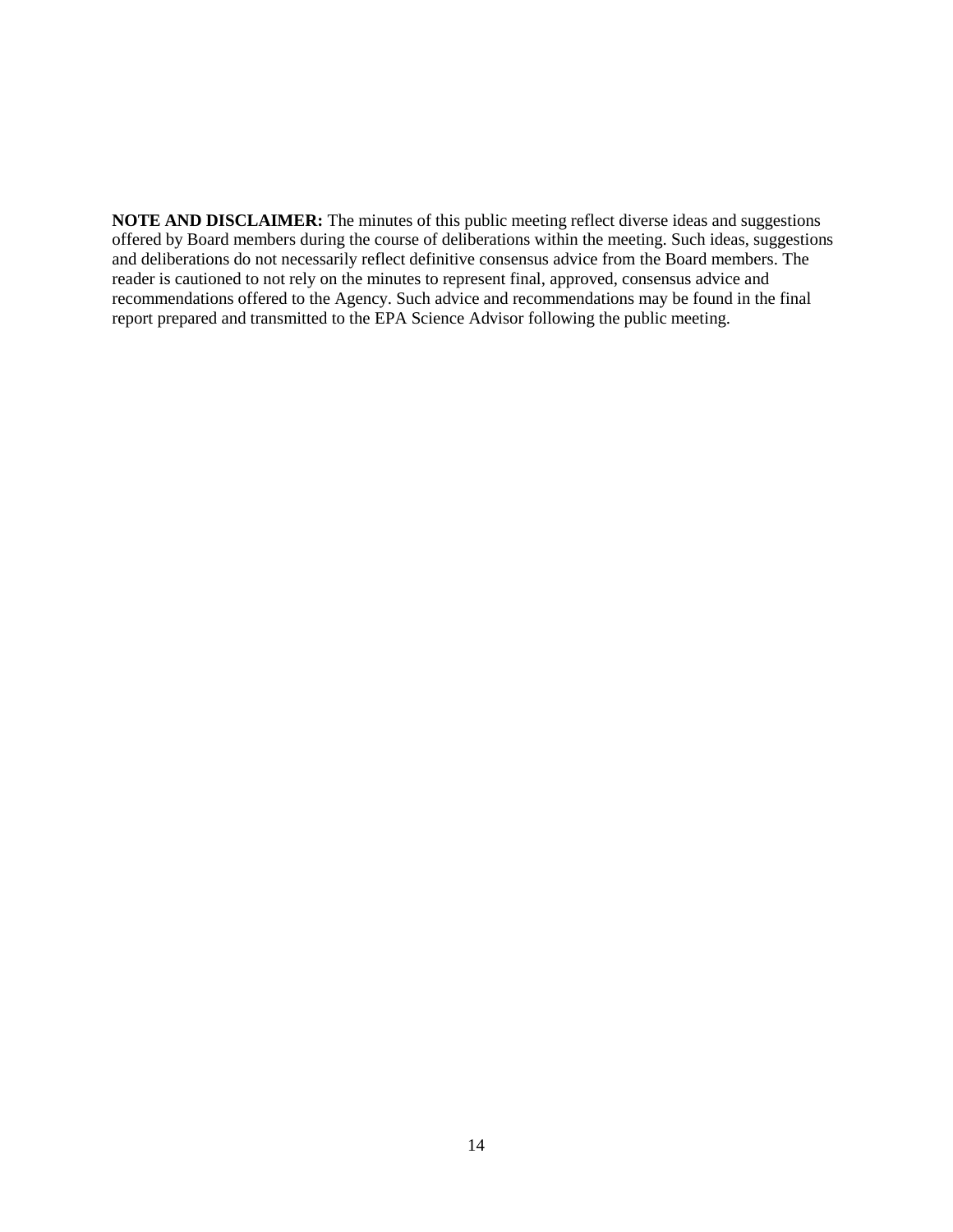### **Attachment A**

## **EPA HUMAN STUDIES REVIEW BOARD MEMBERS**

# **Chair**

Liza Dawson, Ph.D. Research Ethics Team Leader Division of AIDS National Institute of Allergy and Infectious Diseases National Institutes of Health Bethesda, MD

## **Vice Chair**

Edward Gbur, Jr., Ph.D. Professor of Statistics Director, Agricultural Statistics Laboratory University of Arkansas Fayetteville, AR

## **Members**

Jennifer Cavallari, Sc.D., CIH Assistant Professor Division of Occupational and Environmental Medicine University of Connecticut Storrs, CT

Gary L. Chadwick, Pharm.D. M.P.H., CIP Senior Consultant HRP Consulting Group, Inc. Fairport, NY

Alesia Ferguson, Ph.D. Associate Professor Department of Environmental and Occupational Health University of Arkansas Little Rock, AR

George C. J. Fernandez, Ph.D. Statistical Training Specialist SAS Institute Sparks, NV

Kyle L. Galbraith, Ph.D. Human Subjects Protection Carle Foundation Hospital Urbana, IL

Jewell H. Halanych, M.D., M.Sc. Assistant Professor Internal Medicine Residency Program Montgomery Regional Campus The University of Alabama at Birmingham Birmingham, AL

Walter T. Klimecki, D.V.M., Ph.D. Associate Professor Departments of Pharmacology and Toxicology The University of Arizona Health Sciences Tucson, AZ

Randy Maddalena, Ph.D. Physical Research Scientist Indoor Environment Group Lawrence Berkeley National Laboratory Berkeley, CA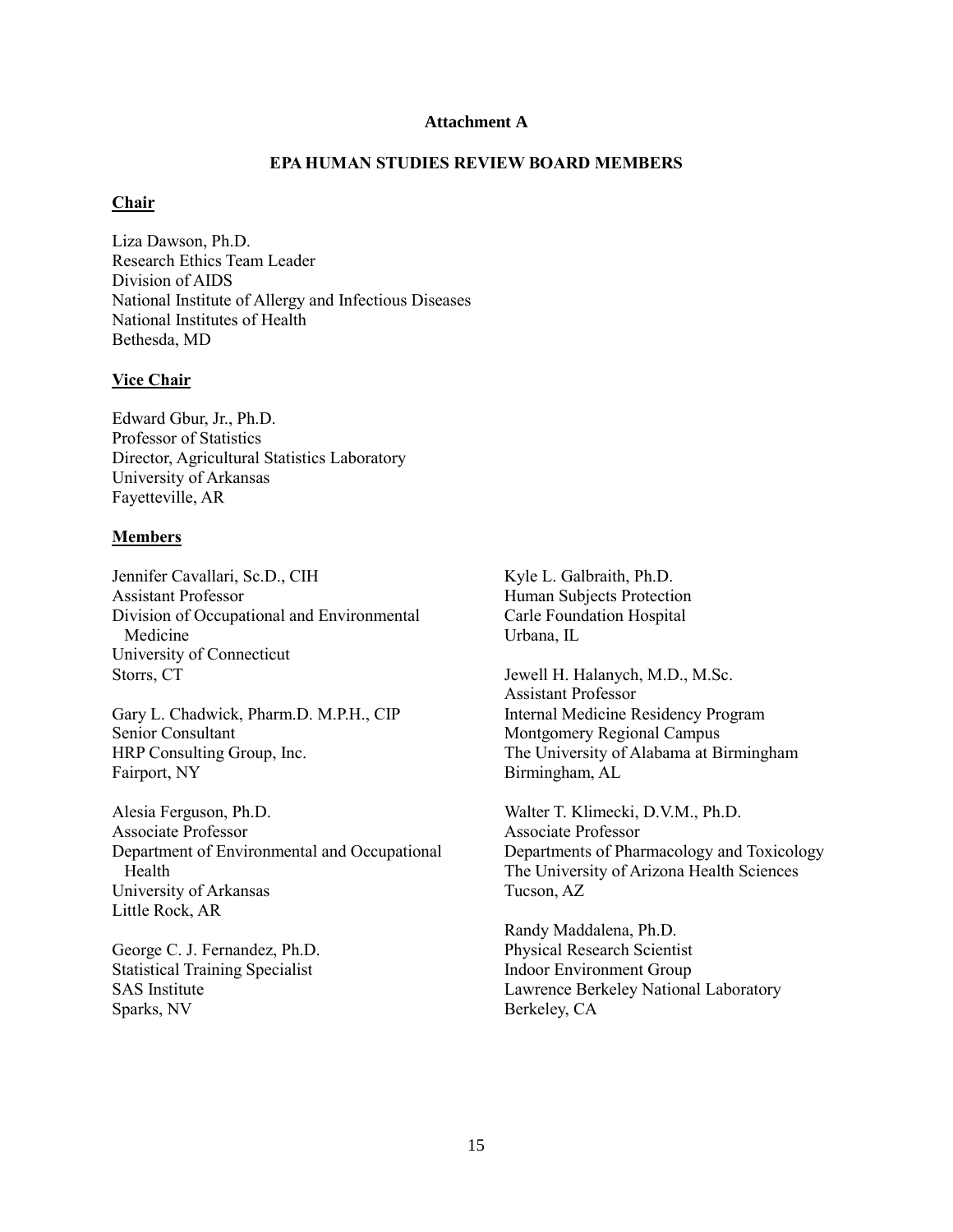# **Members (continued)**

Jun Zhu, Ph.D. Professor of Statistics and of Entomology Department of Statistics University of Wisconsin–Madison Madison, WI

# **Consultant to the Board**

Kendra L. Lawrence, Ph.D., BCE, PMP Health Sciences Product Manager U.S. Army Medical Materiel Development Activity Fort Detrick, MD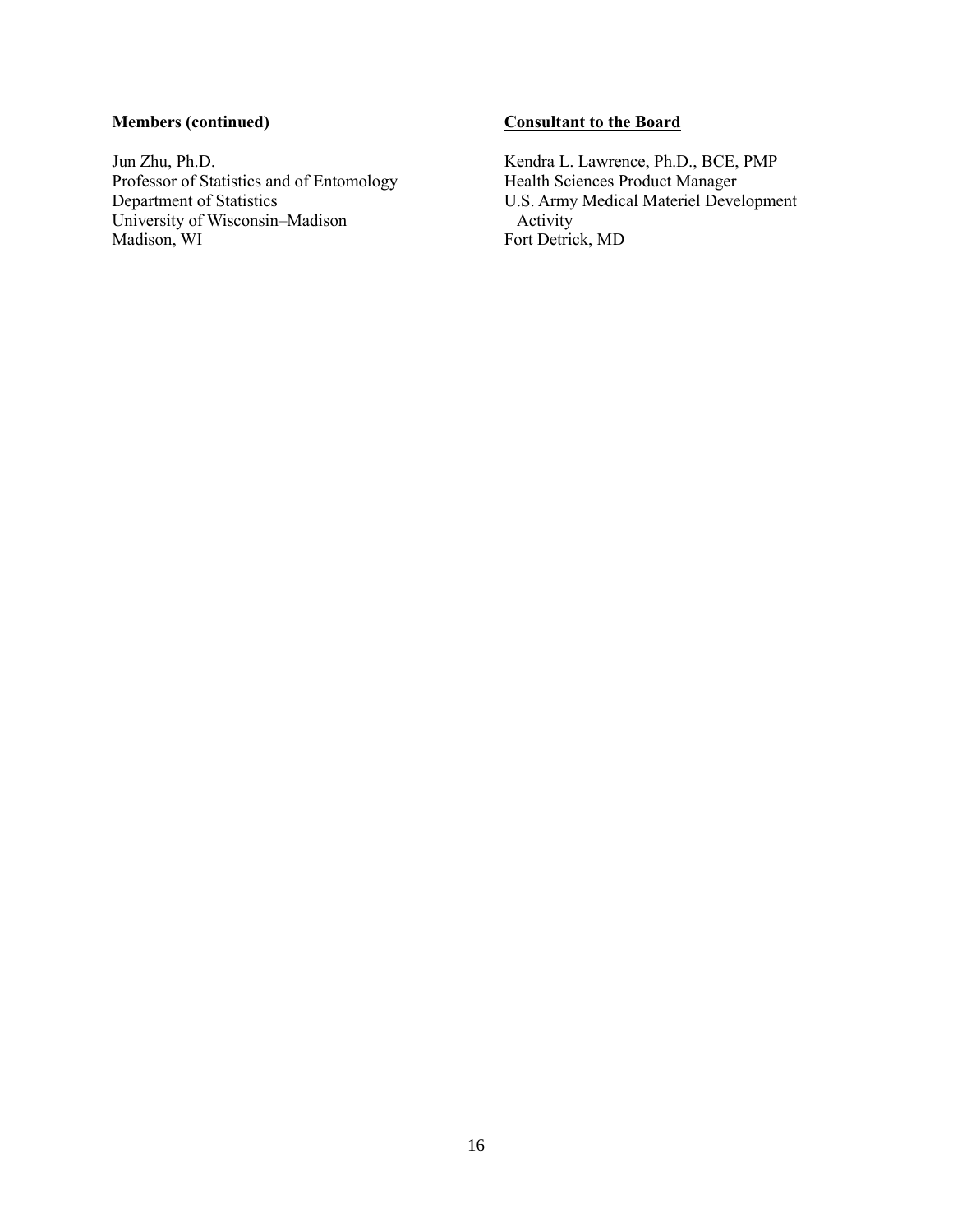# **Attachment B**

# *FEDERAL REGISTER* **NOTICE ANNOUNCING MEETING**

# ENVIRONMENTAL PROTECTION AGENCY

# [FRL-9960-98-ORD]

# **Human Studies Review Board; Notification of a Public Meeting**

**AGENCY:** U.S. Environmental Protection Agency.

**ACTION:** Notice.

-----------------------------------------------------------------------

**SUMMARY:** The Environmental Protection Agency (EPA) Office of the Science Advisor announces two separate public meetings of the Human Studies Review Board to advise the Agency on the ethical and scientific reviews of EPA research with human subjects.

**DATES:** A virtual public meeting will be held on Wednesday, July 26, 2017, from 1:00 p.m. to approximately 5:00 p.m. Eastern Time. A separate, subsequent teleconference meeting is planned for Friday, September 15, 2017, from 2:00 p.m. to approximately 3:30 p.m. Eastern Time for the HSRB to finalize its Final Report of the July 26, 2017, meeting and review of other possible topics.

**ADDRESSES:** Both of these meetings will be conducted entirely by telephone and on the Internet using Adobe Connect. For detailed access information, visit the HSRB Web site: *[http://www2.epa.gov/](http://www2.epa.gov/​osa/human-studies-review-board) [osa/human-studies-review-board](http://www2.epa.gov/​osa/human-studies-review-board)*.

**FOR FURTHER INFORMATION CONTACT:** Any member of the public who wishes to receive further information should contact the HSRB Designated Federal Official (DFO), Jim Downing on telephone number (202) 564–2468; fax number: (202) 564–2070; email address: [downing.jim@epa.gov;](mailto:downing.jim@epa.gov) or mailing address Environmental Protection Agency, Office of the Science Advisor, Mail code 8105R, 1200 Pennsylvania Avenue NW., Washington, DC 20460.

# **SUPPLEMENTARY INFORMATION:**

**Meeting access:** These meetings are open to the public. The full Agenda and meeting materials are available at the HSRB Website: *[http://www2.epa.gov/osa/human-studies-review-board](http://www2.epa.gov/​osa/human-studies-review-board)*. For questions on document availability, or if you do not have access to the Internet, consult with the DFO, Jim Downing listed under **FOR FURTHER INFORMATION CONTACT.**

*Special accommodations*. For information on access or services for individuals with disabilities, or to request accommodation of a disability, please contact the DFO, Jim Downing listed under **FOR FURTHER INFORMATION CONTACT** at least 10 days prior to the meeting to give EPA as much time as possible to process your request.

# **How May I Participate in This Meeting?**

The HSRB encourages the public's input. You may participate in these meetings by following the instructions in this section.